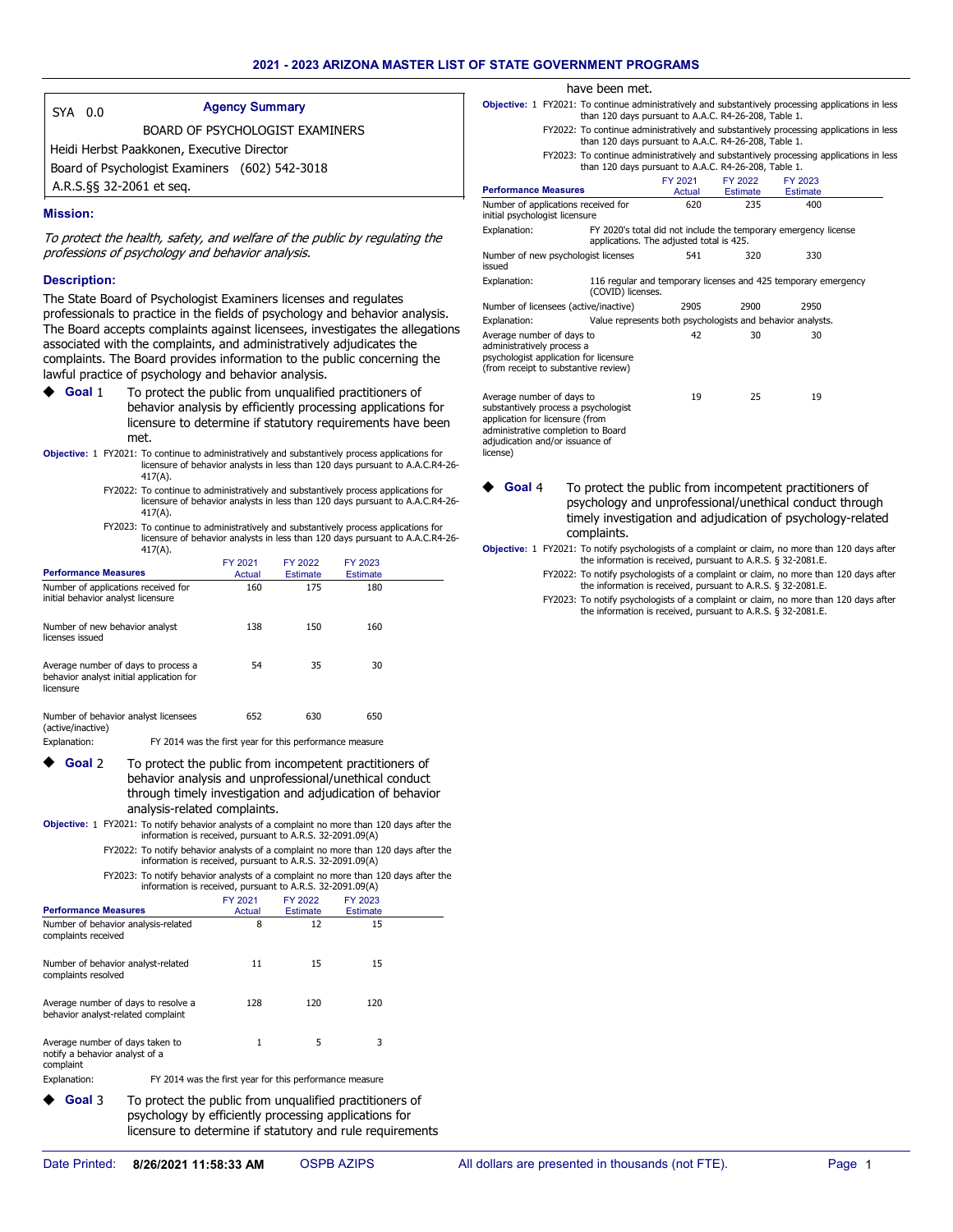## **2021 - 2023 ARIZONA MASTER LIST OF STATE GOVERNMENT PROGRAMS**

|                                                                                                                                        |                                                            | FY 2021      | FY 2022         | FY 2023                                                                                                                                                                                                                                            |  |
|----------------------------------------------------------------------------------------------------------------------------------------|------------------------------------------------------------|--------------|-----------------|----------------------------------------------------------------------------------------------------------------------------------------------------------------------------------------------------------------------------------------------------|--|
| <b>Performance Measures</b>                                                                                                            |                                                            | Actual       | <b>Estimate</b> | <b>Estimate</b>                                                                                                                                                                                                                                    |  |
| Number of investigations                                                                                                               |                                                            | 40           | 75              | 75                                                                                                                                                                                                                                                 |  |
| Explanation:                                                                                                                           | title-violators                                            |              |                 | Includes non-jurisdictional complaints and complaints against alleged                                                                                                                                                                              |  |
| Number of complaints opened<br>concerning psychologists                                                                                |                                                            | 25           | 40              | 40                                                                                                                                                                                                                                                 |  |
| Explanation:                                                                                                                           | Number of complaints opened concerning psychologists       |              |                 |                                                                                                                                                                                                                                                    |  |
| Number of psychology-related<br>complaints received involving<br>unlicensed practitioners/title<br>violators/non-jurisdictional issues |                                                            | 36           | 20              | 20                                                                                                                                                                                                                                                 |  |
| Number of psychology-related<br>complaints resolved at the Complaint<br>Screening Committee level                                      |                                                            | 9            | 10              | 10                                                                                                                                                                                                                                                 |  |
| Average days from date a psychology-<br>related complaint is opened to<br>resolution at Complaint Screening<br>Committee               |                                                            | 108          | 100             | 100                                                                                                                                                                                                                                                |  |
| Number of psychology-related<br>complaints resolved at the Board<br>level through Board actions                                        |                                                            | 11           | 20              | 20                                                                                                                                                                                                                                                 |  |
| For psychology-related complaints<br>referred to the full Board, average<br>days from receipt of complaint to                          |                                                            | 77           | 125             | 125                                                                                                                                                                                                                                                |  |
| Board resolution/Board action<br>Explanation:                                                                                          | Committee level.                                           |              |                 | Does not include complaints dismissed at the Complaint Screening                                                                                                                                                                                   |  |
| Number of disciplinary actions taken<br>against psychologists                                                                          |                                                            | 12           | 12              | 12                                                                                                                                                                                                                                                 |  |
| Explanation:                                                                                                                           | Number of disciplinary actions taken against psychologists |              |                 |                                                                                                                                                                                                                                                    |  |
| Number of non-<br>disciplinary/rehabilitative actions<br>taken against psychologists                                                   |                                                            | 4            | 10              | 10                                                                                                                                                                                                                                                 |  |
| Total number of dismissed<br>psychology-related complaints                                                                             |                                                            | 10           | 15              | 15                                                                                                                                                                                                                                                 |  |
| Average days taken to notify a<br>psychologist of a complaint                                                                          |                                                            | $\mathbf{1}$ | 5               | 5                                                                                                                                                                                                                                                  |  |
| Number of claims received against<br>psychologists                                                                                     |                                                            | 9            | 20              | 20                                                                                                                                                                                                                                                 |  |
| Explanation:<br>Number of claims against<br>psychologists that have completed                                                          | FY 2016 was the first year for this performance measure    | 1            | 15              | 15                                                                                                                                                                                                                                                 |  |
| the review process<br>Explanation:                                                                                                     | FY 2016 was the first year for this performance measure    |              |                 |                                                                                                                                                                                                                                                    |  |
| Number of reviewed claims opened<br>as complaints                                                                                      |                                                            | 2            | 5               | 5                                                                                                                                                                                                                                                  |  |
| Explanation:                                                                                                                           | FY 2016 was the first year for this performance measure    |              |                 |                                                                                                                                                                                                                                                    |  |
| Average days taken to notify a<br>psychologist of a claim. This is when                                                                |                                                            | 38           | 40              | 40                                                                                                                                                                                                                                                 |  |
| the claim is resolved.<br>Explanation:                                                                                                 | FY 2016 was the first year for this performance measure    |              |                 |                                                                                                                                                                                                                                                    |  |
| Goal 5                                                                                                                                 | kept apprised of current standards of practice.            |              |                 | To protect the public through the auditing of continuing<br>education hours of psychologists to ensure licensees are                                                                                                                               |  |
| Objective: 1 FY2021: Every other year, after each license renewal cycle, to conduct an audit of                                        |                                                            |              |                 | continuing education hours of at least 4.5% of active psychologist licensees.                                                                                                                                                                      |  |
|                                                                                                                                        | audit of continuing education hours.                       |              |                 | FY2022: Every other year (odd years) 4.5% of active licensees will be selected for<br>FY2023: An audit will be conducted on at least 4.5% of the active psychologist<br>licensees and behavior analysts who renewed in the previous 2 year renewal |  |
|                                                                                                                                        | cycle.                                                     | FY 2021      | FY 2022         | FY 2023                                                                                                                                                                                                                                            |  |
| <b>Performance Measures</b><br>Percent of audited licensees in<br>compliance with continuing education                                 |                                                            | Actual<br>0  | Estimate<br>95  | <b>Estimate</b><br>0                                                                                                                                                                                                                               |  |
| requirements<br>Explanation:                                                                                                           | renewals received during previous fiscal year.             |              |                 | Audit is conducted every even-numbered fiscal year, based on                                                                                                                                                                                       |  |
| Goal 6                                                                                                                                 | To encourage public input regarding the Board's            |              |                 |                                                                                                                                                                                                                                                    |  |
| Objective: 1 FY2021: To maintain the customer satisfaction rating on a scale of 1-8, at a 7 or                                         | performance through customer surveys.<br>better.           |              |                 |                                                                                                                                                                                                                                                    |  |
|                                                                                                                                        | better.                                                    |              |                 | FY2022: To maintain the customer satisfaction rating on a scale of 1-8, at a 7 or                                                                                                                                                                  |  |

| FY2023: To maintain the customer satisfaction rating on a scale of 1-8, at a 7 or |  |  |
|-----------------------------------------------------------------------------------|--|--|
| better.                                                                           |  |  |

| .                                      |         |          |          |  |
|----------------------------------------|---------|----------|----------|--|
|                                        | FY 2021 | FY 2022  | FY 2023  |  |
| <b>Performance Measures</b>            | Actual  | Estimate | Estimate |  |
| Customer satisfaction rating (scale 1- | 7.8     | 7.4      | 7.4      |  |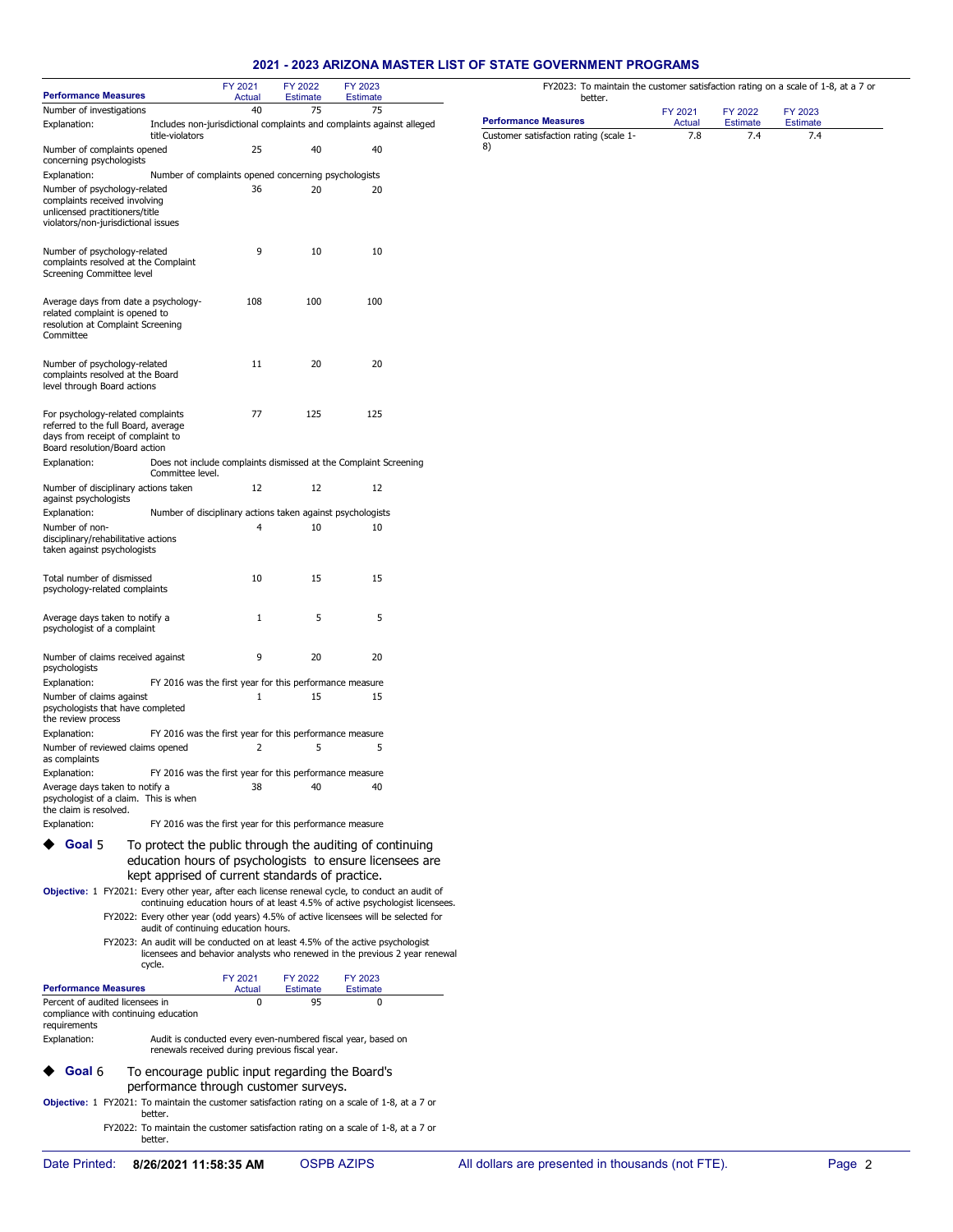|                 | <b>AGENCY SUMMARY</b>    |                                                |  |  |
|-----------------|--------------------------|------------------------------------------------|--|--|
| Program:        | SYA.<br>0.0              | BOARD OF PSYCHOLOGIST EXAMINERS                |  |  |
| Director:       |                          | Heidi Herbst Paakkonen, Executive Director     |  |  |
| <b>Phone:</b>   |                          | Board of Psychologist Examiners (602) 542-3018 |  |  |
| <b>Statute:</b> | A.R.S. § 32-2061 et seq. |                                                |  |  |

## **Mission:**

To protect the health, safety, and welfare of the public by regulating the professions of psychology and behavior analysis.

#### **Description:**

The State Board of Psychologist Examiners licenses and regulates professionals to practice in the fields of psychology and behavior analysis. The Board accepts complaints against licensees, investigates the allegations associated with the complaints, and administratively adjudicates the complaints. The Board provides information to the public concerning the lawful practice of psychology and behavior analysis.

|                              |     | To protect the public from unqualified practitioners of behavior analysis by efficiently processing applications for licensure to<br>determine if statutory requirements have been met.                  |         |                 |              |                 |                 |  |
|------------------------------|-----|----------------------------------------------------------------------------------------------------------------------------------------------------------------------------------------------------------|---------|-----------------|--------------|-----------------|-----------------|--|
| <b>Objectives:</b>           |     | 1 2021 Obj: To continue to administratively and substantively process applications for licensure of behavior analysts in less than 120<br>days pursuant to A.A.C.R4-26-417(A).                           |         |                 |              |                 |                 |  |
|                              |     | 2022 Obj: To continue to administratively and substantively process applications for licensure of behavior analysts in less than 120<br>days pursuant to A.A.C.R4-26-417(A).                             |         |                 |              |                 |                 |  |
|                              |     | 2023 Obj: To continue to administratively and substantively process applications for licensure of behavior analysts in less than 120<br>days pursuant to A.A.C.R4-26-417(A).                             |         |                 |              |                 |                 |  |
| <b>Performance Measures:</b> |     |                                                                                                                                                                                                          | FY 2020 | FY 2021         | FY 2021      | FY 2022         | FY 2023         |  |
| ML Budget Type               |     |                                                                                                                                                                                                          | Actual  | <b>Estimate</b> | Actual       | <b>Estimate</b> | <b>Estimate</b> |  |
| 1<br>☑                       | IP  | Number of applications received for initial behavior<br>analyst licensure                                                                                                                                | 137     | 150             | 160          | 175             | 180             |  |
| 2<br>$\blacktriangledown$    | 0P  | Number of new behavior analyst licenses issued                                                                                                                                                           | 99      | 130             | 138          | 150             | 160             |  |
| 3<br>☑                       | EF  | Average number of days to process a behavior<br>analyst initial application for licensure                                                                                                                | 20      | 25              | 54           | 35              | 30              |  |
|                              |     | number for FY18 was reviewed and correct number was 37                                                                                                                                                   |         |                 |              |                 |                 |  |
| 4<br>$\blacktriangledown$    | OP. | Number of behavior analyst licensees (active/inactive)                                                                                                                                                   | 486     | 550             | 652          | 630             | 650             |  |
|                              |     | FY 2014 was the first year for this performance measure                                                                                                                                                  |         |                 |              |                 |                 |  |
| Goal:<br>2                   |     | To protect the public from incompetent practitioners of behavior analysis and unprofessional/unethical conduct through timely<br>investigation and adjudication of behavior analysis-related complaints. |         |                 |              |                 |                 |  |
| <b>Objectives:</b>           |     | 1 2021 Obj: To notify behavior analysts of a complaint no more than 120 days after the information is received, pursuant to A.R.S. 32-<br>2091.09(A)                                                     |         |                 |              |                 |                 |  |
|                              |     | 2022 Obj: To notify behavior analysts of a complaint no more than 120 days after the information is received, pursuant to A.R.S. 32-                                                                     |         |                 |              |                 |                 |  |
|                              |     | 2091.09(A)                                                                                                                                                                                               |         |                 |              |                 |                 |  |
|                              |     | 2023 Obj: To notify behavior analysts of a complaint no more than 120 days after the information is received, pursuant to A.R.S. 32-<br>2091.09(A)                                                       |         |                 |              |                 |                 |  |
| <b>Performance Measures:</b> |     |                                                                                                                                                                                                          | FY 2020 | FY 2021         | FY 2021      | FY 2022         | FY 2023         |  |
| ML Budget Type               |     |                                                                                                                                                                                                          | Actual  | <b>Estimate</b> | Actual       | <b>Estimate</b> | <b>Estimate</b> |  |
| 1<br>☑                       | IP  | Number of behavior analysis-related complaints<br>received                                                                                                                                               | 8       | 10              | 8            | 12              | 15              |  |
| 2<br>⊻                       |     | OC Number of behavior analyst-related complaints<br>resolved                                                                                                                                             | 6       | 10              | 11           | 15              | 15              |  |
| 3<br>M                       | EF  | Average number of days to resolve a behavior analyst-<br>related complaint                                                                                                                               | 82      | 120             | 128          | 120             | 120             |  |
| 4<br>☑                       | EF  | Average number of days taken to notify a behavior<br>analyst of a complaint                                                                                                                              | 2.6     | 5               | $\mathbf{1}$ | 5               | 3               |  |
|                              |     | FY 2014 was the first year for this performance measure                                                                                                                                                  |         |                 |              |                 |                 |  |
| Goal:                        |     | To protect the public from unqualified practitioners of psychology by efficiently processing applications for licensure to determine if<br>statutory and rule requirements have been met.                |         |                 |              |                 |                 |  |
| <b>Objectives:</b>           |     | 1 2021 Obj: To continue administratively and substantively processing applications in less than 120 days pursuant to A.A.C. R4-26-<br>208, Table 1.                                                      |         |                 |              |                 |                 |  |
|                              |     | 2022 Obj: To continue administratively and substantively processing applications in less than 120 days pursuant to A.A.C. R4-26-<br>208, Table 1.                                                        |         |                 |              |                 |                 |  |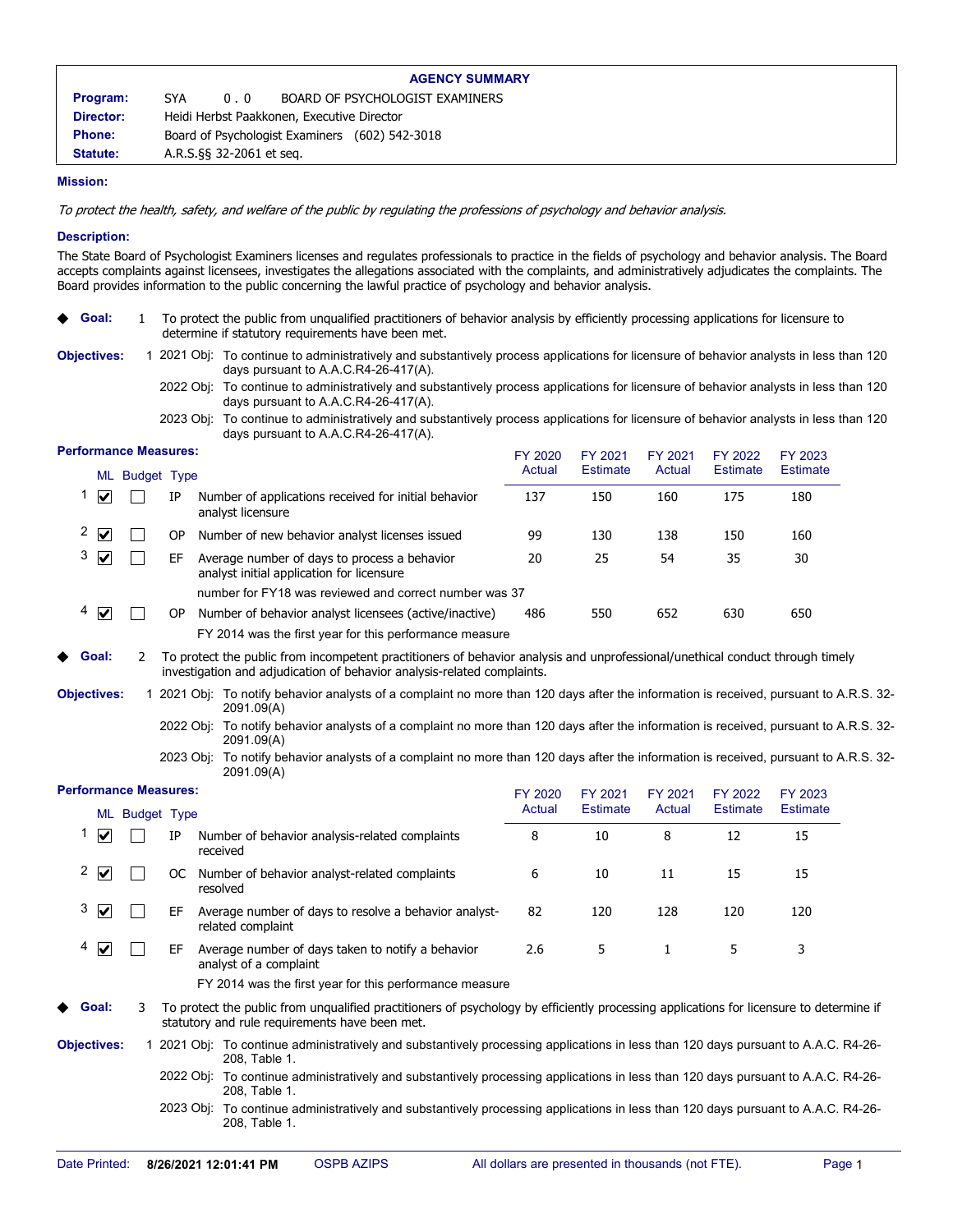|                    |                      | <b>Performance Measures:</b> |           |                                                                                                                                                                                            | FY 2020<br>Actual | FY 2021<br><b>Estimate</b> | FY 2021<br>Actual | FY 2022<br><b>Estimate</b> | FY 2023<br><b>Estimate</b> |
|--------------------|----------------------|------------------------------|-----------|--------------------------------------------------------------------------------------------------------------------------------------------------------------------------------------------|-------------------|----------------------------|-------------------|----------------------------|----------------------------|
|                    |                      | ML Budget Type               |           |                                                                                                                                                                                            |                   |                            |                   |                            |                            |
| 1                  | $\blacktriangledown$ |                              | IP        | Number of applications received for initial<br>psychologist licensure                                                                                                                      | 234               | 225                        | 620               | 235                        | 400                        |
|                    |                      |                              |           | FY 2020's total did not include the temporary emergency license applications. The adjusted total is 425.                                                                                   |                   |                            |                   |                            |                            |
| 2                  |                      |                              | QL        | Number of initial applications for psychologist<br>licensure withdrawn                                                                                                                     | 2                 | 4                          | 1                 | 3                          | 3                          |
| 3                  |                      |                              | 0P        | Number of pending initial applications for<br>psychologist licensure                                                                                                                       | 16                | 20                         | 73                | 50                         | 50                         |
|                    | $\blacktriangledown$ |                              | <b>OP</b> | Number of new psychologist licenses issued                                                                                                                                                 | 132               | 130                        | 541               | 320                        | 330                        |
|                    |                      |                              |           | 116 regular licenses and 425 temporary emergency (COVID) licenses.                                                                                                                         |                   |                            |                   |                            |                            |
| 5                  | ⊻                    |                              | 0P        | Number of licensees (active/inactive)                                                                                                                                                      | 2,438             | 2,500                      | 2905              | 2900                       | 2950                       |
|                    |                      |                              |           | Value represents both psychologists and behavior analysts.                                                                                                                                 |                   |                            |                   |                            |                            |
| 6                  | ☑                    |                              | EF        | Average number of days to administratively process a<br>psychologist application for licensure (from receipt to<br>substantive review)                                                     | 15                | 15                         | 42                | 30                         | 30                         |
| 7                  | $\blacktriangledown$ |                              | EF        | Average number of days to substantively process a<br>psychologist application for licensure (from<br>administrative completion to Board adjudication<br>and/or issuance of license)        | 25                | 25                         | 19                | 25                         | 19                         |
|                    | Goal:                | 4                            |           | To protect the public from incompetent practitioners of psychology and unprofessional/unethical conduct through timely investigation<br>and adjudication of psychology-related complaints. |                   |                            |                   |                            |                            |
| <b>Objectives:</b> |                      |                              |           | 1 2021 Obj: To notify psychologists of a complaint or claim, no more than 120 days after the information is received, pursuant to<br>A.R.S. § 32-2081.E.                                   |                   |                            |                   |                            |                            |
|                    |                      |                              |           | 2022 Obj: To notify psychologists of a complaint or claim, no more than 120 days after the information is received, pursuant to<br>A.R.S. § 32-2081.E.                                     |                   |                            |                   |                            |                            |
|                    |                      |                              |           | 2023 Obj: To notify psychologists of a complaint or claim, no more than 120 days after the information is received, pursuant to<br>A.R.S. § 32-2081.E.                                     |                   |                            |                   |                            |                            |
|                    |                      | <b>Performance Measures:</b> |           |                                                                                                                                                                                            | FY 2020<br>Actual | FY 2021<br><b>Estimate</b> | FY 2021<br>Actual | FY 2022<br><b>Estimate</b> | FY 2023<br><b>Estimate</b> |
|                    |                      | ML Budget Type               |           |                                                                                                                                                                                            |                   |                            |                   |                            |                            |
| 1                  | $\blacktriangledown$ | ☑                            | IP        | Number of investigations                                                                                                                                                                   | 67                | 70                         | 40                | 75                         | 75                         |
|                    |                      |                              |           | The number presented is the total number of psychology-related complaints received, including non-jurisdictional complaints<br>and alleged title violations                                |                   |                            |                   |                            |                            |
| 2                  | $\blacktriangledown$ |                              | IP        | Number of complaints opened concerning<br>psychologists                                                                                                                                    | 46                | 45                         | 25                | 40                         | 40                         |
|                    |                      |                              |           | Number of complaints opened concerning psychologists                                                                                                                                       |                   |                            |                   |                            |                            |
| З                  | ⊻                    |                              | IP        | Number of psychology-related complaints received<br>involving unlicensed practitioners/title violators/non-<br>jurisdictional issues                                                       | 10                | 15                         | 36                | 20                         | 20                         |
| 4                  | V                    |                              |           | OC Number of psychology-related complaints resolved at<br>the Complaint Screening Committee level                                                                                          | 10                | 10                         | 9                 | 10                         | 10                         |
| 5                  | ☑                    |                              | EF        | Average days from date a psychology-related<br>complaint is opened to resolution at Complaint<br><b>Screening Committee</b>                                                                | 85                | 100                        | 108               | 100                        | 100                        |
| 6                  | $\blacktriangledown$ |                              |           | OC Number of psychology-related complaints resolved at<br>the Board level through Board actions                                                                                            | 10                | 20                         | 11                | 20                         | 20                         |
|                    |                      |                              |           | Includes all actions taken at Board level (dismissals, non-disciplinary, disciplinary)                                                                                                     |                   |                            |                   |                            |                            |
| 7                  | $\blacktriangledown$ |                              | EF        | For psychology-related complaints referred to the full<br>Board, average days from receipt of complaint to<br>Board resolution/Board action                                                | 130               | 150                        | 77                | 125                        | 125                        |
|                    |                      |                              |           | The measure does not include complaints dismissed at the Complaint Screening Committee level.                                                                                              |                   |                            |                   |                            |                            |
| 8                  | $\blacktriangledown$ |                              | OC        | Number of disciplinary actions taken against<br>psychologists                                                                                                                              | 3                 | 8                          | 12                | 12                         | 12                         |
|                    |                      |                              |           | Number of disciplinary actions taken against psychologists                                                                                                                                 |                   |                            |                   |                            |                            |
| 9                  | ⊻                    |                              |           | OC Number of non-disciplinary/rehabilitative actions<br>taken against psychologists                                                                                                        | 10                | 5                          | 4                 | 10                         | 10                         |
| 10                 | $\blacktriangledown$ |                              |           | OC Total number of dismissed psychology-related<br>complaints                                                                                                                              | 21                | 20                         | 10                | 15                         | 15                         |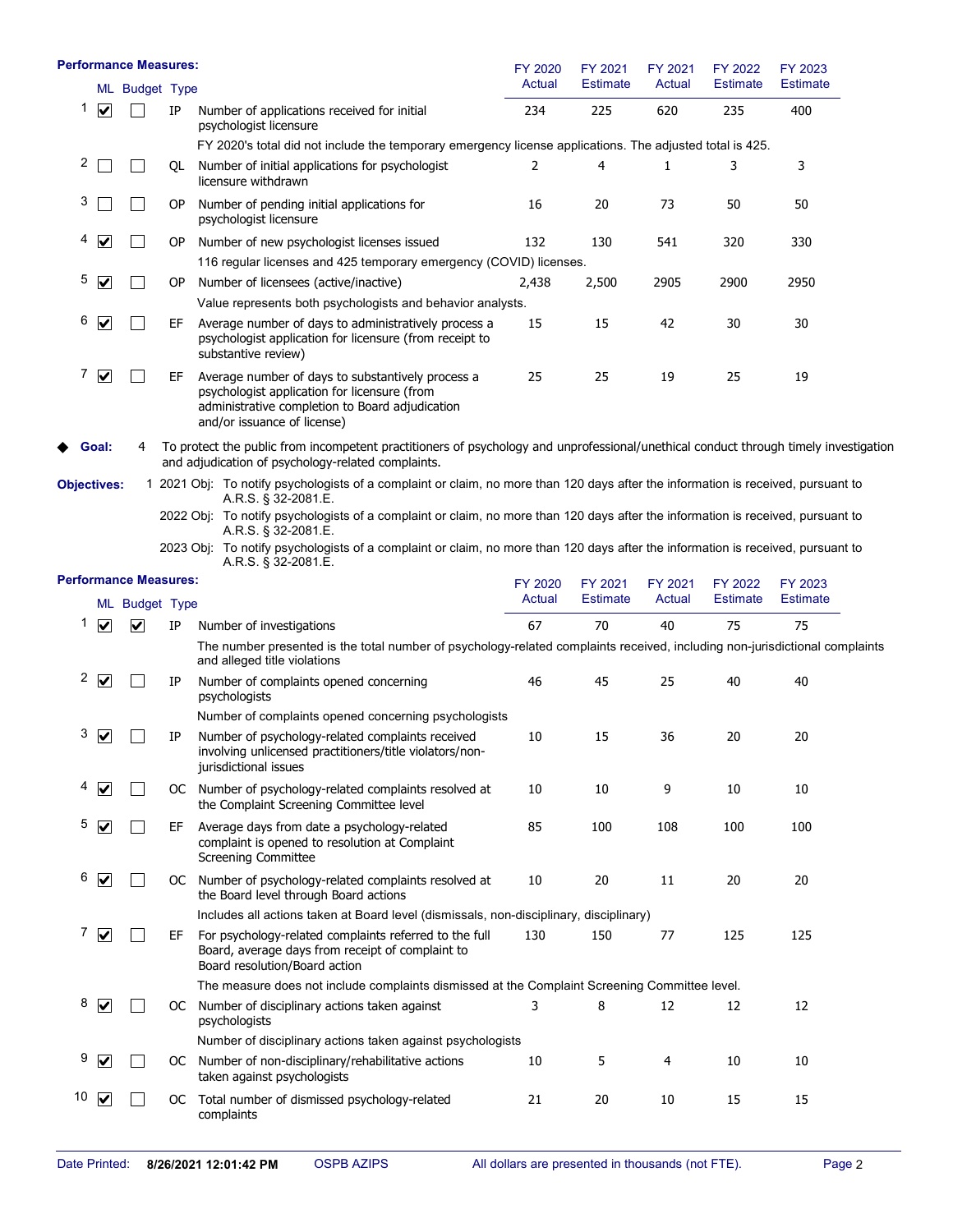| ML Budget Type                                    |                                                                                                                                                                         | FY 2020<br>Actual | FY 2021<br><b>Estimate</b> | FY 2021<br>Actual | FY 2022<br><b>Estimate</b> | FY 2023<br><b>Estimate</b> |  |
|---------------------------------------------------|-------------------------------------------------------------------------------------------------------------------------------------------------------------------------|-------------------|----------------------------|-------------------|----------------------------|----------------------------|--|
| 11<br>$\blacktriangledown$<br>EF                  | Average days taken to notify a psychologist of a<br>complaint                                                                                                           | $\overline{2}$    | 10                         | $\mathbf{1}$      | 5                          | 5                          |  |
|                                                   | FY 2014 was the first year for this performance measure                                                                                                                 |                   |                            |                   |                            |                            |  |
| 12<br>M<br>ΙP                                     | Number of claims received against psychologists                                                                                                                         | 10                | 15                         | 9                 | 20                         | 20                         |  |
|                                                   | FY 2016 was the first year for this performance measure                                                                                                                 |                   |                            |                   |                            |                            |  |
| 13<br>M<br>ОP                                     | Number of claims against psychologists that have<br>completed the review process                                                                                        | 10                | 15                         | 1                 | 15                         | 15                         |  |
|                                                   | FY 2016 was the first year for this performance measure                                                                                                                 |                   |                            |                   |                            |                            |  |
| 14<br>$\blacktriangledown$                        | OC Number of reviewed claims opened as complaints                                                                                                                       | 3                 | 3                          | 2                 | 5                          | 5                          |  |
|                                                   | FY 2016 was the first year for this performance measure                                                                                                                 |                   |                            |                   |                            |                            |  |
| 15<br>$\overline{\mathsf{v}}$<br>L<br>EF          | Average days taken to notify a psychologist of a<br>claim. This is when the claim is resolved.                                                                          | 30                | 50                         | 38                | 40                         | 40                         |  |
|                                                   | FY 2016 was the first year for this performance measure                                                                                                                 |                   |                            |                   |                            |                            |  |
| Goal:<br>5.                                       | To protect the public through the auditing of continuing education hours of psychologists to ensure licensees are kept apprised of<br>current standards of practice.    |                   |                            |                   |                            |                            |  |
| <b>Objectives:</b>                                | 1 2021 Obj: Every other year, after each license renewal cycle, to conduct an audit of continuing education hours of at least 4.5% of<br>active psychologist licensees. |                   |                            |                   |                            |                            |  |
|                                                   | 2022 Obj: Every other year (odd years) 4.5% of active licensees will be selected for audit of continuing education hours.                                               |                   |                            |                   |                            |                            |  |
|                                                   | 2023 Obj: An audit will be conducted on at least 4.5% of the active psychologist licensees and behavior analysts who renewed in<br>the previous 2 year renewal cycle.   |                   |                            |                   |                            |                            |  |
| <b>Performance Measures:</b>                      |                                                                                                                                                                         | FY 2020           | FY 2021                    | FY 2021           | FY 2022                    | FY 2023                    |  |
| ML Budget Type                                    |                                                                                                                                                                         | Actual            | <b>Estimate</b>            | Actual            | <b>Estimate</b>            | <b>Estimate</b>            |  |
| 1<br>EF                                           | Psychologists audited for compliance with continuing<br>education requirements of A.A.C. R4-26-207.                                                                     | 87                |                            | 0                 | 90                         | 0                          |  |
|                                                   | Audit is conducted every even-numbered fiscal year, based on renewals received during previous fiscal year.                                                             |                   |                            |                   |                            |                            |  |
| 2<br>$\blacktriangledown$                         | OC Percent of audited licensees in compliance with<br>continuing education requirements                                                                                 | 100               |                            | 0                 | 95                         | $\mathbf{0}$               |  |
|                                                   | Audit is conducted every even-numbered fiscal year, based on renewals received during previous fiscal year.                                                             |                   |                            |                   |                            |                            |  |
| 3                                                 | OC An continuing education audit will be performed on<br>4.5% of the actively licensed behavior analysts.                                                               | 19                |                            | 0                 | 20                         | 0                          |  |
|                                                   | Audit is conducted every even-numbered fiscal year, based on renewals received during previous fiscal year.                                                             |                   |                            |                   |                            |                            |  |
| Goal:<br>6                                        | To encourage public input regarding the Board's performance through customer surveys.                                                                                   |                   |                            |                   |                            |                            |  |
| <b>Objectives:</b>                                | 1 2021 Obj: To maintain the customer satisfaction rating on a scale of 1-8, at a 7 or better.                                                                           |                   |                            |                   |                            |                            |  |
|                                                   | 2022 Obj: To maintain the customer satisfaction rating on a scale of 1-8, at a 7 or better.                                                                             |                   |                            |                   |                            |                            |  |
|                                                   | 2023 Obj: To maintain the customer satisfaction rating on a scale of 1-8, at a 7 or better.                                                                             |                   |                            |                   |                            |                            |  |
| <b>Performance Measures:</b><br>ML Budget Type    |                                                                                                                                                                         | FY 2020<br>Actual | FY 2021<br><b>Estimate</b> | FY 2021<br>Actual | FY 2022<br><b>Estimate</b> | FY 2023<br><b>Estimate</b> |  |
| 1<br>$\blacktriangledown$<br>$\blacktriangledown$ | QL Customer satisfaction rating (scale 1-8)                                                                                                                             | 7.4               | 7.4                        | 7.8               | 7.4                        | 7.4                        |  |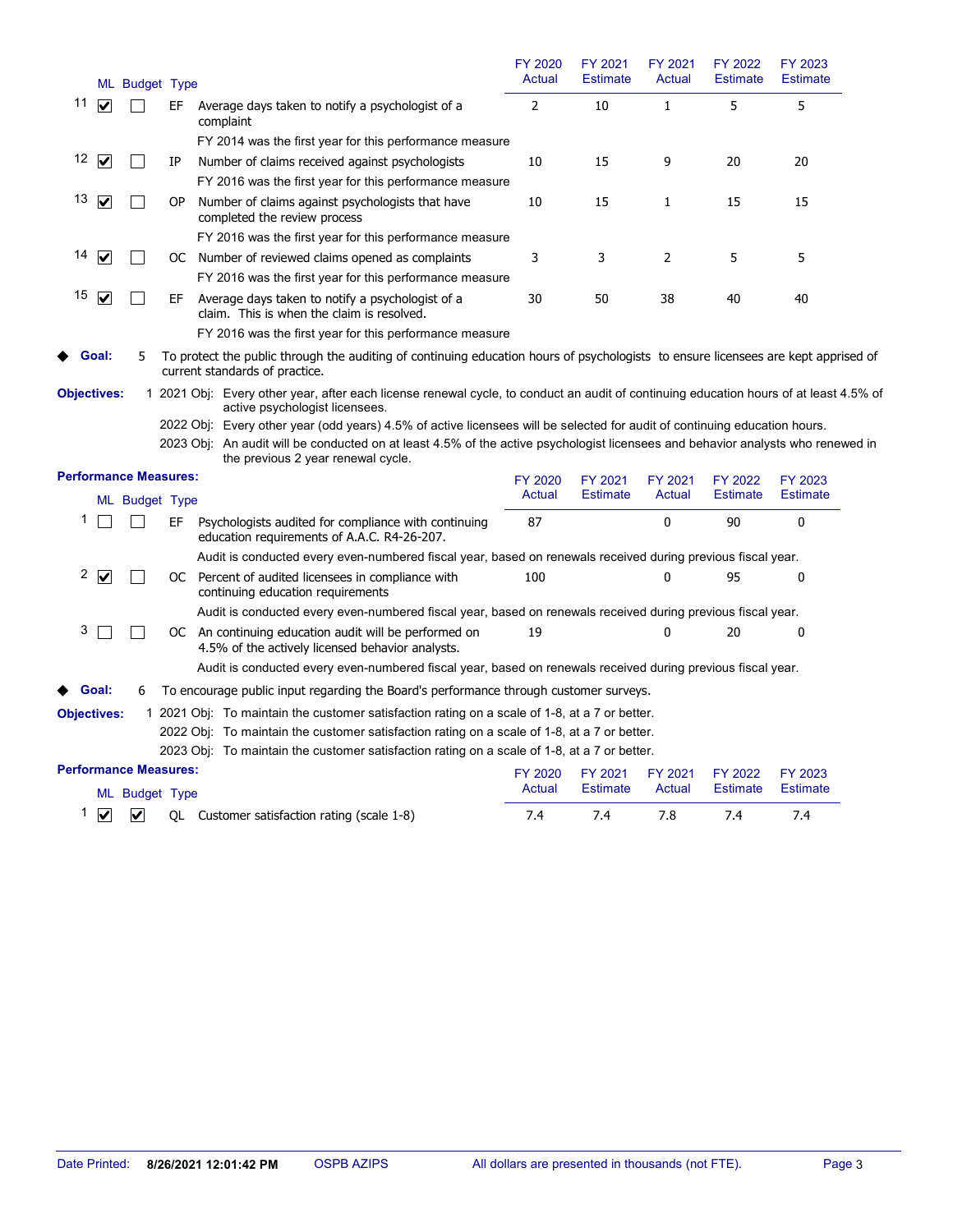## **Budget Related Performance Measures**

State Board of Psychologist Examiners

|   | Agency:<br>0.0<br>BOARD OF PSYCHOLOGIST EXAMINERS<br>Heidi Herbst Paakkonen, Executive Director<br>Contact:<br>Heidi Herbst Paakkonen, Executive Director<br>2nd Contact:<br>Statute:<br>A.R.S. §§ 32-2061 et seq. |    | $(602)$ 542-3018<br>(602) 542-3018        |                                 |                                   |                          |                            |                                   |  |
|---|--------------------------------------------------------------------------------------------------------------------------------------------------------------------------------------------------------------------|----|-------------------------------------------|---------------------------------|-----------------------------------|--------------------------|----------------------------|-----------------------------------|--|
|   |                                                                                                                                                                                                                    |    | <b>ML Budget Type Performance Measure</b> | <b>FY 2020</b><br><b>Actual</b> | <b>FY 2021</b><br><b>Estimate</b> | FY 2021<br><b>Actual</b> | FY 2022<br><b>Estimate</b> | <b>FY 2023</b><br><b>Estimate</b> |  |
|   |                                                                                                                                                                                                                    |    |                                           |                                 |                                   |                          |                            |                                   |  |
| M | ⊻                                                                                                                                                                                                                  | OL | Customer satisfaction rating (scale 1-8)  | 7.4                             | 7.4                               | 7.8                      | 7.4                        | 7.4                               |  |

Includes non-jurisdictional complaints and complaints against alleged title-violators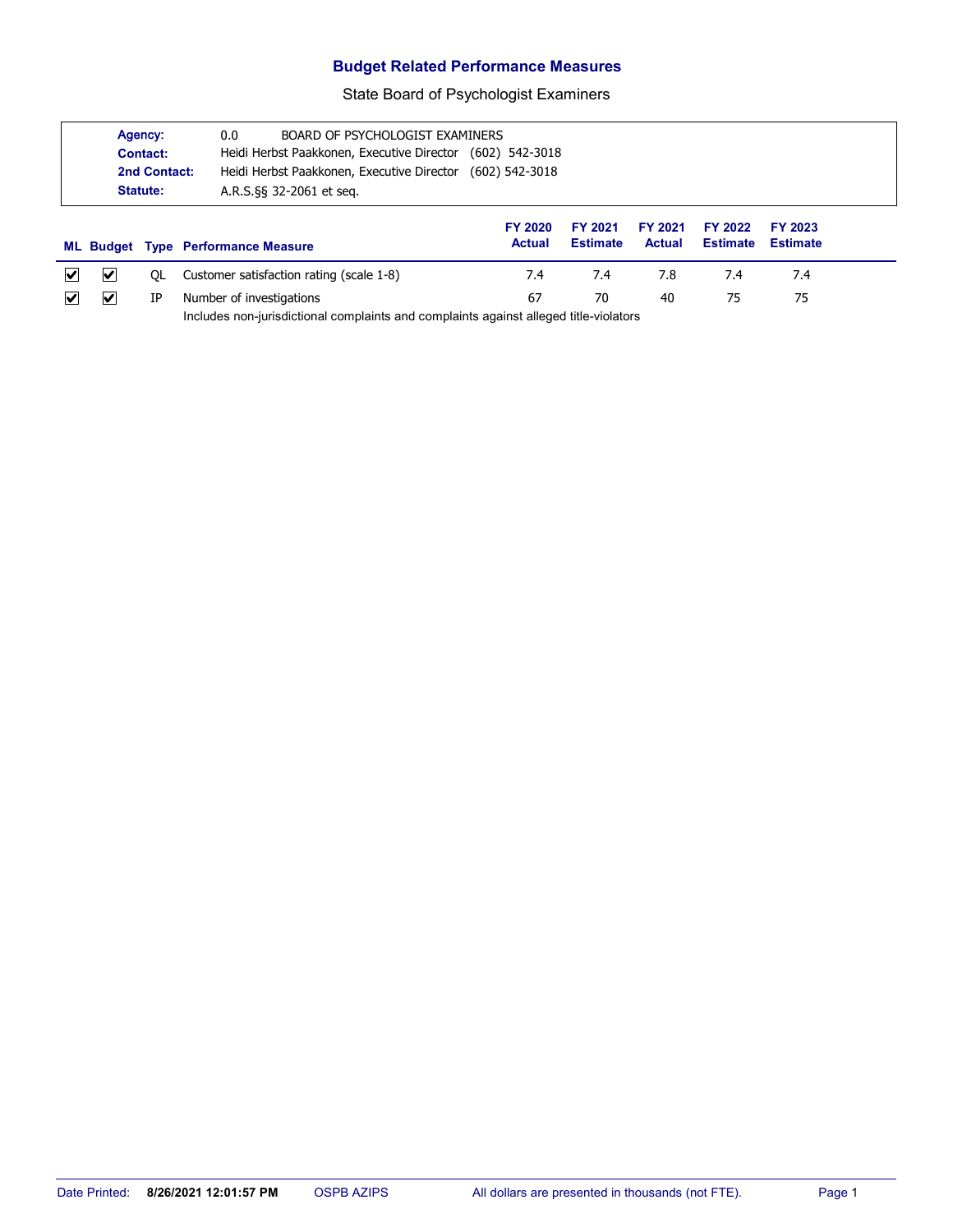# **Revised Performance Measure Descriptions**

**The following performance measures are budget related. Unlike non-budget related performance measures, agencies can't change the last published description themselves. Therefore, they've entered a revised description which should be reviewed. If appropriate, update the performance measure's description with the agency's revised description in OSPB's "centralized" AZIPS. Be sure your team leader, OSPB management and JLBC have approved of the change, since this will be published. This report checks for revisions across all agencies. Please communicate with the agency about the outcome of their request to add, change or delete performance measures and/or their descriptions.**

| Agency:                   |                                                                                                                                                                                                                                                                                                                                                                                                                                                                                                                                                                                                                                                                                             | SYA State Board of Psychologist Examiners                                                                                                                                                                                                                                                                                                                                                                                                                                                                                                                                  |           |
|---------------------------|---------------------------------------------------------------------------------------------------------------------------------------------------------------------------------------------------------------------------------------------------------------------------------------------------------------------------------------------------------------------------------------------------------------------------------------------------------------------------------------------------------------------------------------------------------------------------------------------------------------------------------------------------------------------------------------------|----------------------------------------------------------------------------------------------------------------------------------------------------------------------------------------------------------------------------------------------------------------------------------------------------------------------------------------------------------------------------------------------------------------------------------------------------------------------------------------------------------------------------------------------------------------------------|-----------|
|                           |                                                                                                                                                                                                                                                                                                                                                                                                                                                                                                                                                                                                                                                                                             |                                                                                                                                                                                                                                                                                                                                                                                                                                                                                                                                                                            |           |
| Program:<br>Subprogram: 0 | 0                                                                                                                                                                                                                                                                                                                                                                                                                                                                                                                                                                                                                                                                                           | Board of Psychologist Examiners<br>Board of Psychologist Examiners                                                                                                                                                                                                                                                                                                                                                                                                                                                                                                         |           |
| Goal:                     | 3                                                                                                                                                                                                                                                                                                                                                                                                                                                                                                                                                                                                                                                                                           | To protect the public from unqualified practitioners of psychology by efficiently processing applications for licensure to<br>determine if statutory and rule requirements have been met.                                                                                                                                                                                                                                                                                                                                                                                  |           |
| <b>Objective:</b>         |                                                                                                                                                                                                                                                                                                                                                                                                                                                                                                                                                                                                                                                                                             | To continue processing applications in an average of 38 days or less.                                                                                                                                                                                                                                                                                                                                                                                                                                                                                                      | <b>PM</b> |
|                           |                                                                                                                                                                                                                                                                                                                                                                                                                                                                                                                                                                                                                                                                                             | Performance Measure Last Published Description & Agency's Revised Description                                                                                                                                                                                                                                                                                                                                                                                                                                                                                              | Type      |
| Original:                 | 5                                                                                                                                                                                                                                                                                                                                                                                                                                                                                                                                                                                                                                                                                           | Number of licensees (active/inactive)                                                                                                                                                                                                                                                                                                                                                                                                                                                                                                                                      | <b>OP</b> |
| <b>Revised:</b>           | 5                                                                                                                                                                                                                                                                                                                                                                                                                                                                                                                                                                                                                                                                                           | The agency would like to revise the measure description to read: "Number of psychologist licensees (active/inactive)".<br>This revision is requested to clarify that the measure depicts only the number of psychologist licensees (i.e. it does not<br>include behavior analyst licensees). This measure (3.5) has always depicted psychologist licensees only. However, with<br>the addition of behavior analysis as a second profession that the agency licenses, revising the measure as above will<br>ensure that the reader understands what the measure represents. |           |
| Goal:                     | 4                                                                                                                                                                                                                                                                                                                                                                                                                                                                                                                                                                                                                                                                                           | To protect the public from incompetent practitioners of psychology and unprofessional/unethical conduct through timely<br>investigation and adjudication of psychology-related complaints.                                                                                                                                                                                                                                                                                                                                                                                 |           |
| <b>Objective:</b>         | 1                                                                                                                                                                                                                                                                                                                                                                                                                                                                                                                                                                                                                                                                                           | To continue resolving complaints in an average of 120 days or less.                                                                                                                                                                                                                                                                                                                                                                                                                                                                                                        | <b>PM</b> |
|                           |                                                                                                                                                                                                                                                                                                                                                                                                                                                                                                                                                                                                                                                                                             | Performance Measure Last Published Description & Agency's Revised Description                                                                                                                                                                                                                                                                                                                                                                                                                                                                                              | Type      |
| Original:                 | 1                                                                                                                                                                                                                                                                                                                                                                                                                                                                                                                                                                                                                                                                                           | Number of investigations                                                                                                                                                                                                                                                                                                                                                                                                                                                                                                                                                   | IP        |
| <b>Revised:</b>           | 1<br>The agency would like to revise the measure description to read: "Number of psychology-related complaints received".<br>This revision is requested to clarify that the number reflects the number of psychology-related complaints received<br>(i.e.: requested investigations). This measure (4.1) has always depicted psychology-related complaints only. However,<br>with the addition of behavior analysis as a second profession that the agency regulates, revising the measure as above<br>will ensure that the reader understands what the measure represents. The word "complaints" is substituted for the<br>word "investigations", to more accurately describe the measure. |                                                                                                                                                                                                                                                                                                                                                                                                                                                                                                                                                                            |           |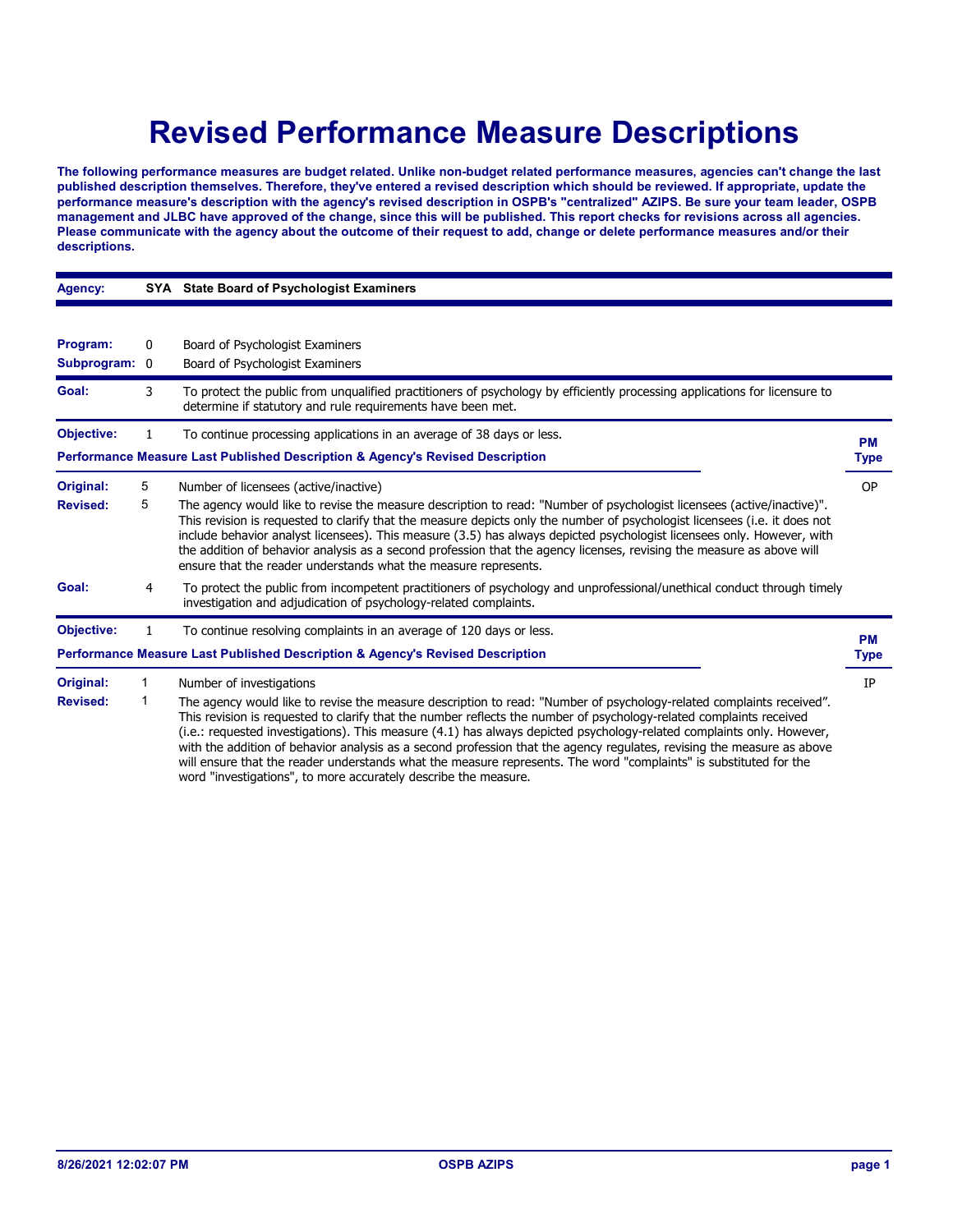## **Agency 5-Year Plan**

- **Issue 1** A number of agency operating costs have either increased beginning in FY22, or are projected to increase in FY23. Most of the expenses are a function of the substantial increases in the number of licensees regulated. While most of the individual increases, in and of themselves, do not have a significant adverse impact to the agency's operating budget, the cumulative impact will strain its resources beginning July 1, 2022 such that difficult expense reductions will need to be executed, potentially hindering public protection in the process.
- Description: Since FY17, the agency has entered into an interagency service agreement (ISA) with the Office of the Attorney General for purposes of ensuring a dedicated Assistant Attorney General's legal services at the level of 0.13 of an FTE, or 204.88 hours per year. However, the actual hours logged by the AAG over the two most recent fiscal years were more were twice the amount the current ISA covers and are at the level of a 0.30 FTE:

| <b>Fiscal Year</b> | ISA Compensated Hours | <b>Actual Hours</b> | Difference in Hours |
|--------------------|-----------------------|---------------------|---------------------|
| 2020               | 204.88                | 505.70              | 300.82              |
| 2021               | 204.88                | 492.70              | 287.12              |

To close this gap and to adequately fund the actual level of legal services used by the agency, a modification to the FTE must be made to raise it from 0.13 FTE to a 0.30 FTE. This table illustrates this adjustment in terms of cost:

0.30 Legal Services FTE (actual annual utilization) \$48,300 0.13 Legal Services FTE (currently funded) \$21,100 REQUIRED ADJUSTMENT \$27,200

| Additionally, the following operating costs have increased effective with FY21: |                  |             |            |
|---------------------------------------------------------------------------------|------------------|-------------|------------|
| Cost Description                                                                | FY <sub>21</sub> | <b>FY22</b> | Difference |
| Risk Management Annual Premium                                                  | \$2,000          | \$2,500     | \$500      |
| Arizona Financial Information System (AFIS) Usage                               | \$1,400          | \$1,700     | \$300      |
| PSYPACT (Interstate Compact) Fee for Participating Jurisdictions                | \$0              | \$1,850     | \$1,850    |
| Adobe Software                                                                  | \$200            | \$350       | \$150      |
| Postage Costs                                                                   | \$1,000          | \$1,200     | \$200      |
| \$3,000<br><b>TOTAL</b>                                                         |                  |             |            |

The agency requires an appropriation adjustment totaling \$30,200 in order to effectively address both the cost increases, as well as actual

## **Solutions:**

The agency requires an appropriation adjustment totaling \$30,200 in order to effectively address both the cost increases, as well as actual costs incurred, for professional and operating services.